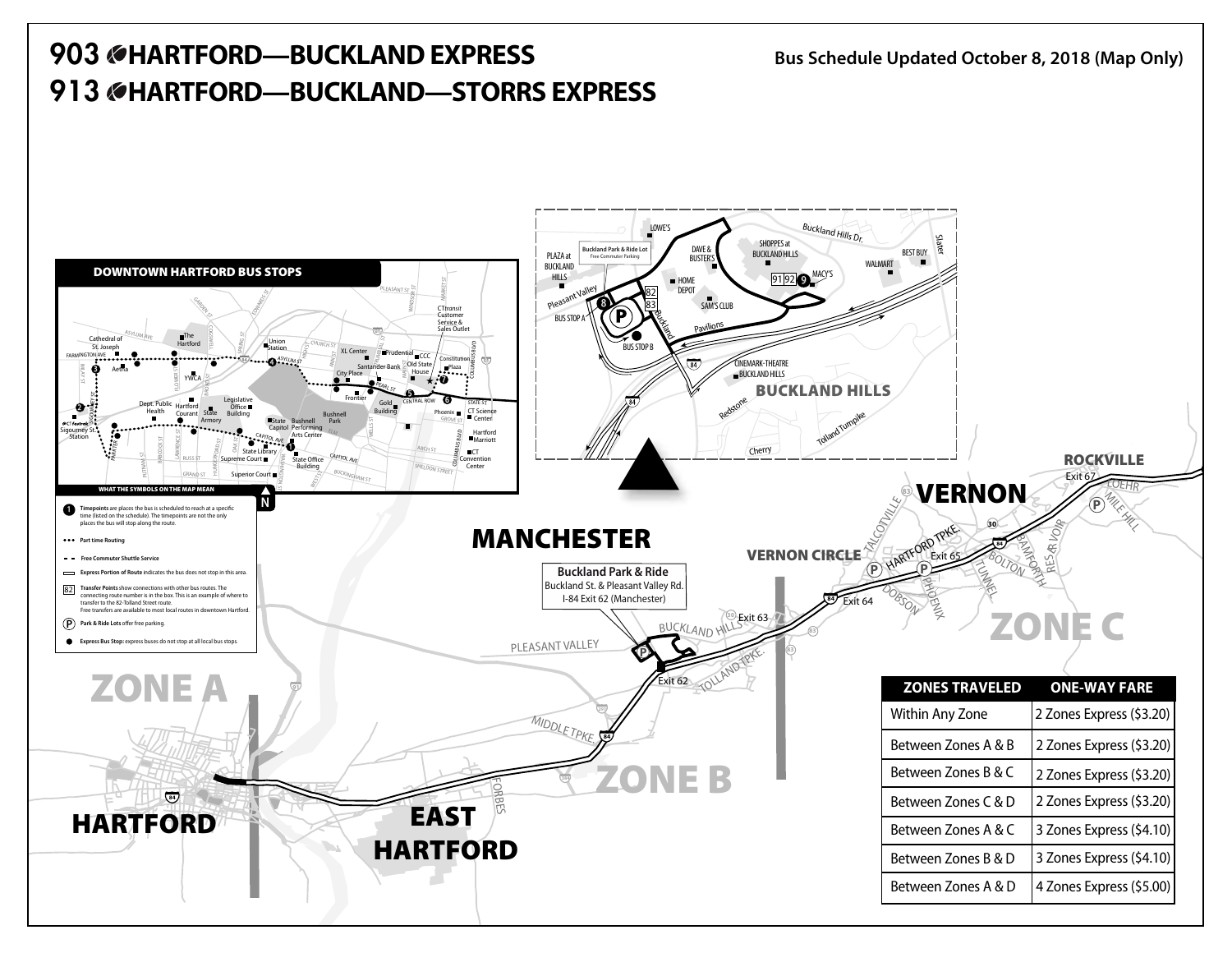## **903 HARTFORD—BUCKLANDEXPRESS Bus Schedule Updated October 8, <sup>2018</sup> (Map Only) 913 HARTFORD—BUCKLAND—STORRS EXPRESS**